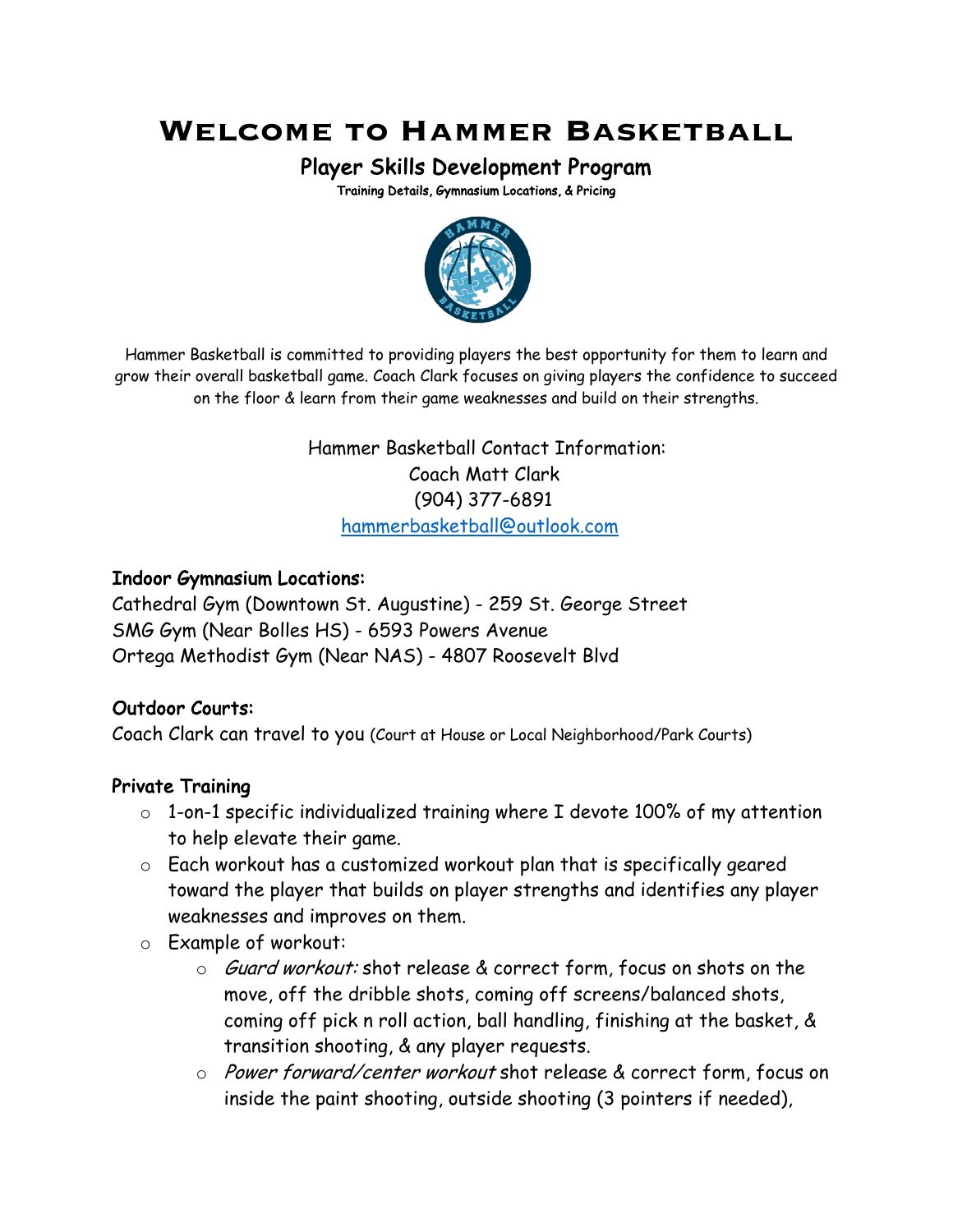finishing around the basket, ball handling, shots off screens, pick n roll action and finish, & any player requests.

- o Workout includes the Dr. Dish Shooting Machine.
- o Workout lasts 1-hour 15 minutes with opportunity to shoot on the Dr. Dish Shooting Machine (Last 15 minutes on Shooting Machine)

#### Individual Training Price:

Cathedral Gym: \$65/per session - SMG Gym: \$70/per session Home Court/Outdoor Training: \$60/per session

#### Group Training

- $\circ$  Players will learn the efficient way to elevate their game through competitive drills and skill work
- o Group Training Workouts will include players with the same skill level in each group that best fits each player's game
- o 2-Hour Group Workout includes:
	- $\circ$  1 hour of competitive skills training and drills
	- o 1 hour of live full court scrimmage
	- $\circ$  The live full court scrimmage gives players the opportunity to utilize the skills work that they did during the first hour. It also allows for any specific feedback to players during the scrimmage.
	- o Workout includes up to 6-10 players.

## Group Training Price:

Cathedral Gym: \$30/per session – 2 hours (1 hour of workout, 1 hour of live scrimmage)

\*Minimum of 8 players (First come first serve basis) - Only open to 8<sup>th</sup> grade-HS players

\*Spots fill fast each week, reserve your spot ASAP

\*Workouts are typically on Wednesday nights & Saturday mornings at CPS

## Semi-Private Training

- o Players will learn the efficient way to elevate their game through competitive drills and skill work.
- o Semi-private training provides players with a smaller group workout setting (up to 3-4 players).
- o Small group training provides players with more individualized instruction and feedback.
- o Includes the Dr. Dish Shooting Machine
- o Open to Elementary, MS, & High School